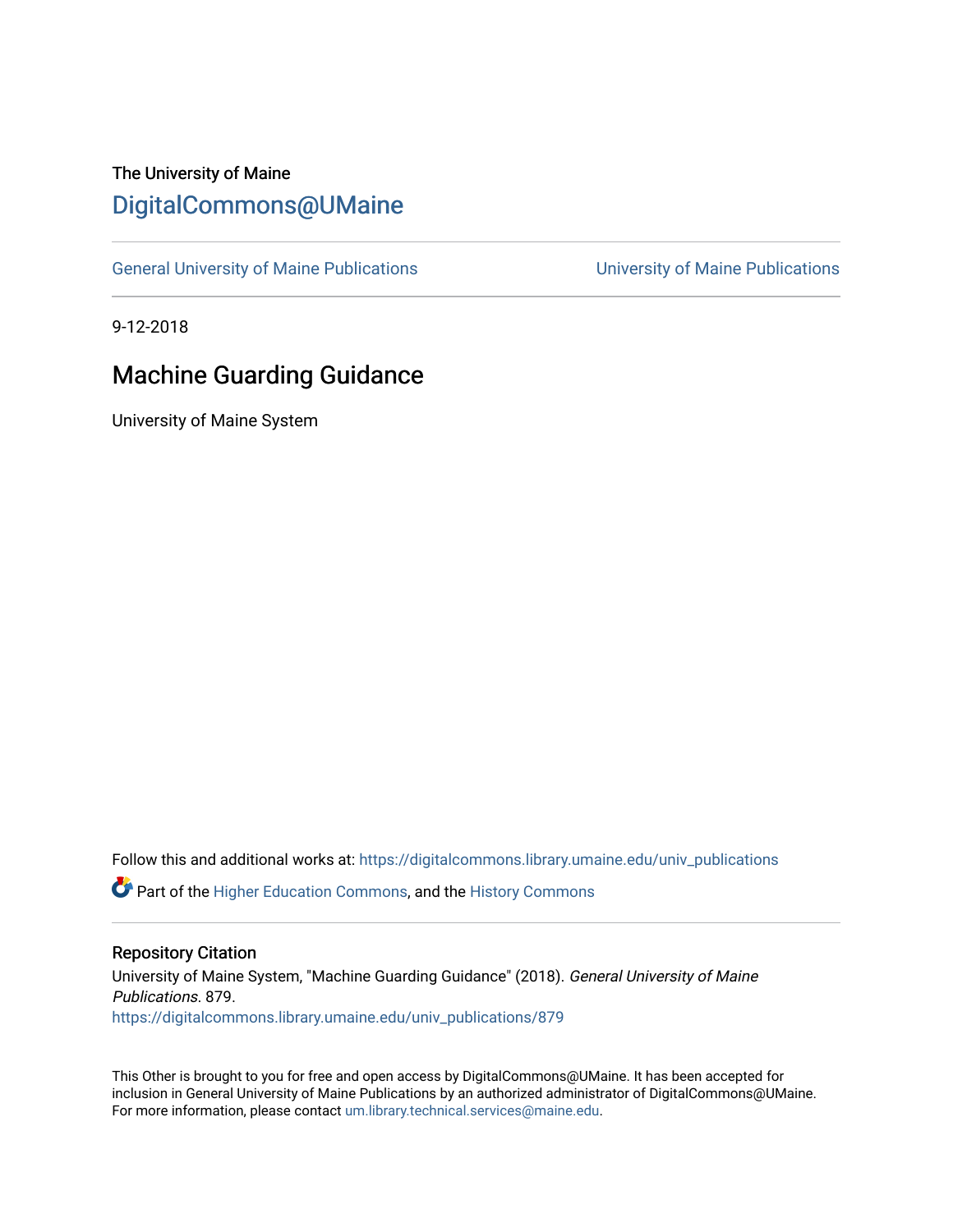# Machine Guarding Guidance



## **Why is this guide important?**

During recent facility inspections, we discovered a few pieces of inadequately guarded equipment. On first appearance, the equipment appears to be properly guarded. After closer inspection one finds the guarding does not adequately protect from injury.

Contact between unguarded equipment is one of the most severe and disabling of workplace injuries. These injuries are widespread and involve various activities and equipment. Examples include using stationary machines, such as saws, presses, and conveyors; bending, rolling, or shaping machines; powered and non-powered hand tools, forklifts, doors, and trash compactors; and materials handling equipment.

### **What types of hazards do I need to look for?**

Adequate machine safeguarding is the primary way to control amputation hazards associated with stationary machinery.

Every employee that enters a mechanical room, lab or shop that has equipment with moving parts must be able to recognize the potential hazards and the proper guarding techniques utilized to protect each employee from harm's way.

To prevent worker injuries, you must be able to recognize the

contributing factors, such as the mechanical components of machinery, the mechanical motion that occurs at or near these components, and the specific maintenance activities performed near the point of mechanical operation.

Anyone working around stationary equipment should be able to identify potential injury hazards.

### **What types of mechanical components are to be guarded?**

Three types of mechanical components present injury hazards: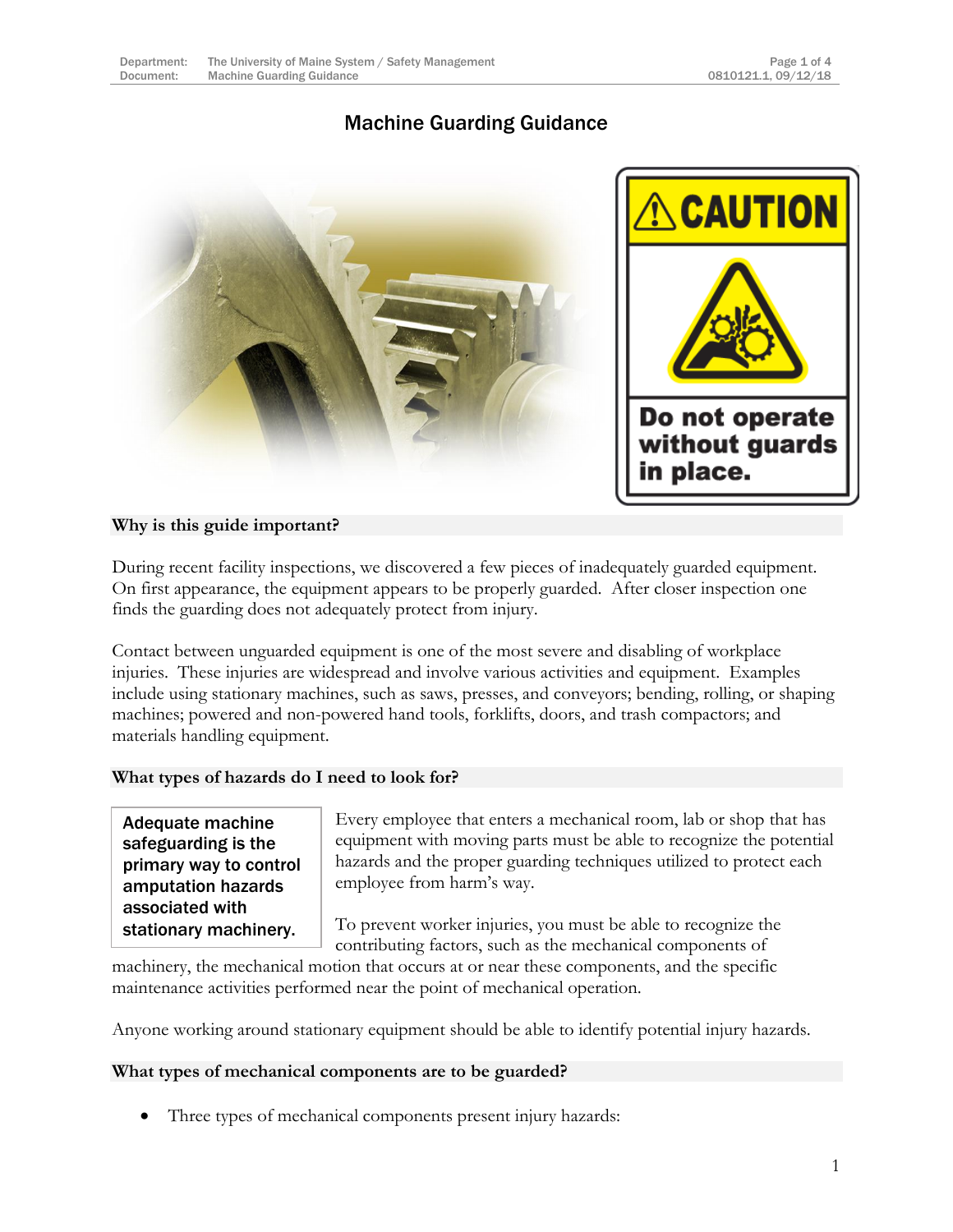- **Point of Operation** is the area of the machine where the machine performs work. Mechanical actions that occur at the point of operation, including cutting, shaping, boring, and forming.
- **Power-Transmission Apparatuses** are all components of the mechanical system that transmit energy such as flywheels, pulleys, belts, chains, couplings, connecting rods, spindles, cams, and gears.
- **Other Moving Parts** are the parts of the machine that move while the machine is operating, such as reciprocating, rotating, and transverse moving parts as well as lead mechanisms and auxiliary parts of the machine.

#### **What types of mechanical motions are to be guarded?**

All mechanical motion is potentially hazardous. Here are the basic types of hazardous mechanical motions:



**Rotating Motion** is circular motion such as action generated by rotating collars, couplings, cams, clutches, flywheels, shaft ends, and spindles that may grip clothing or otherwise force a body part into a dangerous location. Projections such as screws or burrs on the rotating part increase the hazard potential.



**Transversing Motion** is motion in a straight, continuous line that may strike or catch a worker in a pinch or shear point created by the moving part and a fixed object.



**Reciprocating Motion** is back-and forth or up-and-down motion that may strike or entrap a worker between a moving part and a fixed object.



**Cutting Action** occurs by sawing, boring and drilling, milling, and slicing or slitting machinery.



**Punching, Shearing, or Bending Actions** hazard occurs at the point of operation where the worker inserts, holds, or withdraws the stock by hand.

**In-Running Nip Points** also known as "pinch points," develop when two parts move together and at least one moves in rotary or circular motion.

In-running nip points occur whenever machine parts move toward each other or when one part moves past a stationary object. Typical nip points include gears, rollers, belt drives, and pulleys.

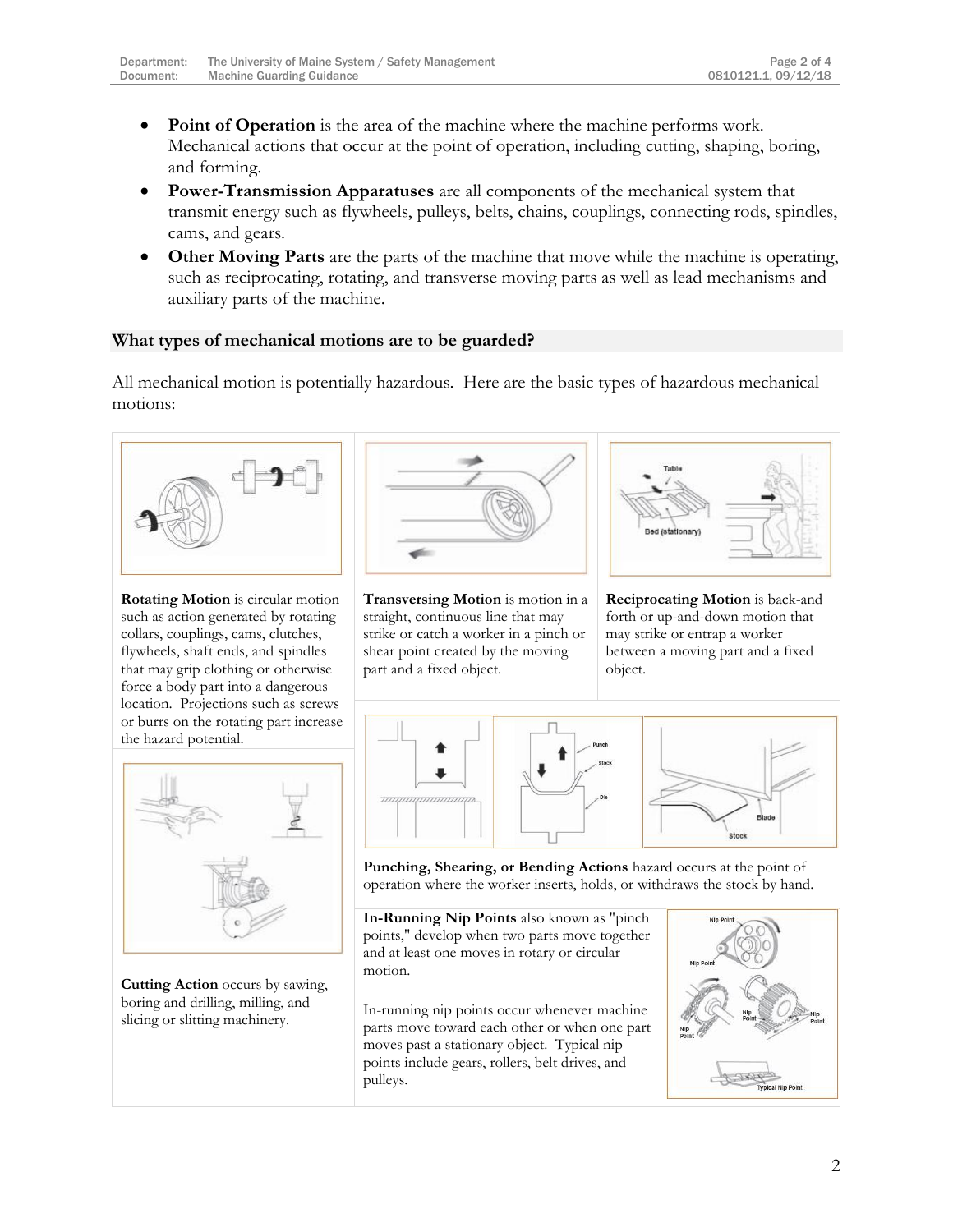#### **Criteria for machine safeguarding:**

- **Prevent Contact** A good safeguarding system eliminates the possibility of the operator or other workers placing parts of their bodies near hazardous moving parts. Guard openings must be small enough to prevent workers from accessing danger areas.
- **Secure** A safeguard that can easily be made ineffective is no safeguard at all. Guards and safety devices should be made of durable material that will withstand the conditions of normal use and be firmly secured to the machine. Workers must not be able to bypass, remove, or tamper with guards. To prevent tampering, guards typically require a tool to unfasten and remove them.
- **Protect from falling objects** A small tool which is dropped into a cycling machine could easily become a projectile that could strike and injure someone.
- **Create no new hazards** A safeguard defeats its own purpose if it creates a hazard of its own such as a shear point, a jagged edge, or an unfinished surface which can cause a laceration. The edges of guards, for instance, should be designed in such a way that they eliminate sharp edges.
- **Create no interference** Guards that obstruct the operator's view or impede a worker from performing a job quickly and comfortably might soon be overridden or disregarded. Proper safeguarding can actually enhance efficiency since it can relieve the worker's apprehensions about injury.
- **Allow safe lubrication** Locating oil reservoirs outside the guard, with a line leading to the lubrication point, will reduce the need for the worker to enter the hazardous area.

### **If machinery doesn't have a guard:**

In cases where machinery has no safeguards, you can purchase safeguards from the original machine manufacturer or an after-market manufacturer.

You can also build and install the safeguards. Safeguarding equipment must be designed and installed only by technically qualified professionals. When possible the original equipment manufacturer should review the safeguard design to ensure that it will protect employees without interfering with the operation of the machine or creating additional hazards.

Regardless of the source, the guards and devices you use should be compatible with a machine's operation and designed to ensure safe operator use. The type of operation, size and shape of stock, method of feeding, physical layout of the work area, and production requirements affect the selection of safeguards. In addition, safeguards should be designed with the machine operator in mind.

See last page for examples of inadequate guarding.

### **OSHA standard for machine guarding:**

<http://www.osha.gov/SLTC/machineguarding/index.html>